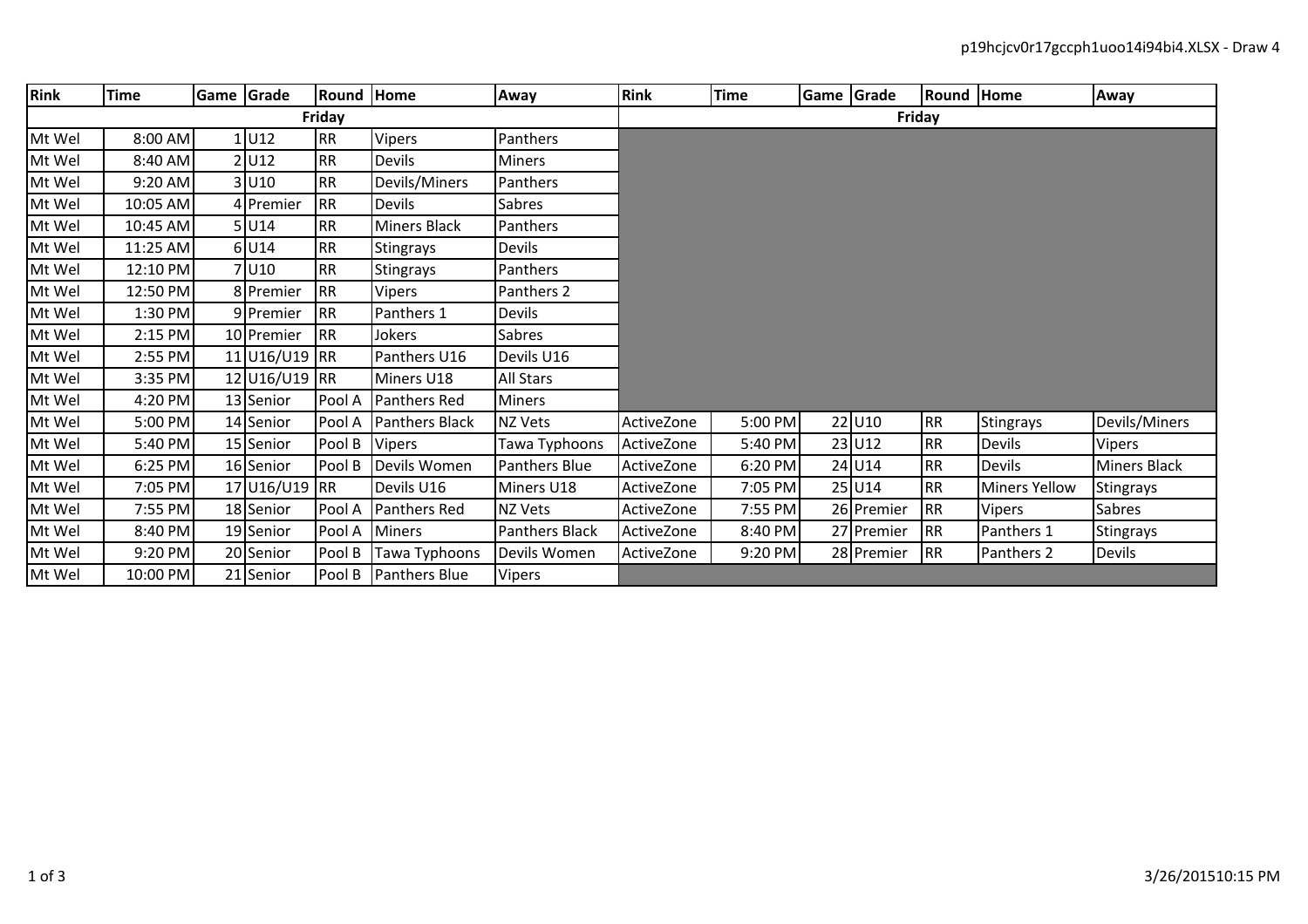| Rink     | <b>Time</b> | Game Grade |                    | Round Home |                      | Away                 | <b>Rink</b> | <b>Time</b> | Game Grade |               | <b>Round Home</b> |                | Away          |  |  |  |
|----------|-------------|------------|--------------------|------------|----------------------|----------------------|-------------|-------------|------------|---------------|-------------------|----------------|---------------|--|--|--|
| Saturday |             |            |                    |            |                      |                      |             | Saturday    |            |               |                   |                |               |  |  |  |
| Mt Wel   | 8:40 AM     |            | 29 U10             | <b>RR</b>  | Devils/Miners        | Stingrays            |             |             |            |               |                   |                |               |  |  |  |
| Mt Wel   | 9:20 AM     |            | 30 U <sub>14</sub> | <b>RR</b>  | <b>Miners Black</b>  | <b>Miners Yellow</b> |             |             |            |               |                   |                |               |  |  |  |
| Mt Wel   | 10:05 AM    |            | 31 U14             | <b>RR</b>  | Panthers             | <b>Devils</b>        |             |             |            |               |                   |                |               |  |  |  |
| Mt Wel   | 10:45 AM    |            | 32 Premier         | <b>RR</b>  | <b>Vipers</b>        | Panthers 1           |             |             |            |               |                   |                |               |  |  |  |
| Mt Wel   | 11:25 AM    |            | 33 Premier         | <b>RR</b>  | Panthers 2           | Jokers               |             |             |            |               |                   |                |               |  |  |  |
| Mt Wel   | 12:10 PM    |            | 34 Premier         | RR         | <b>Sabres</b>        | <b>Stingrays</b>     |             |             |            |               |                   |                |               |  |  |  |
| Mt Wel   | 12:50 PM    |            | 35 U16/U19 RR      |            | <b>All Stars</b>     | Panthers U16         |             |             |            |               |                   |                |               |  |  |  |
| Mt Wel   | 1:30 PM     |            | 36 U10             | <b>RR</b>  | Panthers             | Devils/Miners        |             |             |            |               |                   |                |               |  |  |  |
| Mt Wel   | 2:15 PM     |            | 37 U12             | <b>RR</b>  | Panthers             | <b>Devils</b>        |             |             |            |               |                   |                |               |  |  |  |
| Mt Wel   | 2:55 PM     |            | 38 U14             | <b>RR</b>  | Stingrays            | <b>Miners Black</b>  | ActiveZone  | 3:30 PM     |            | 48 Senior     | Pool A            | Panthers Black | Panthers Red  |  |  |  |
| Mt Wel   | 3:35 PM     |            | 39 U14             | <b>RR</b>  | <b>Miners Yellow</b> | Panthers             | ActiveZone  | 4:10 PM     |            | 49 Senior     | Pool A            | NZ Vets        | <b>Miners</b> |  |  |  |
| Mt Wel   | 4:20 PM     |            | 40 Premier         | <b>RR</b>  | <b>Vipers</b>        | Stingrays            | ActiveZone  | 4:50 PM     |            | 50 Senior     | Pool B            | Panthers Blue  | Tawa Typhoons |  |  |  |
| Mt Wel   | 5:00 PM     |            | 41 Premier         | <b>RR</b>  | Panthers 1           | Panthers 2           | ActiveZone  | 5:35 PM     |            | 51 Senior     | Pool B            | Devils Women   | Vipers        |  |  |  |
| Mt Wel   | 5:40 PM     |            | 42 Premier         | <b>RR</b>  | <b>Devils</b>        | Jokers               | ActiveZone  | $6:15$ PM   |            | 52 U10        | <b>RR</b>         | Panthers       | Stingrays     |  |  |  |
| Mt Wel   | 6:25 PM     |            | 43 U14             | <b>RR</b>  | Panthers             | <b>Stingrays</b>     | ActiveZone  | 6:55 PM     |            | 53 U12        | <b>RR</b>         | <b>Miners</b>  | Vipers        |  |  |  |
| Mt Wel   | 7:05 PM     |            | 44 U14             | <b>RR</b>  | Devils               | <b>Miners Yellow</b> | ActiveZone  | 7:40 AM     |            | 54 U16/U19 RR |                   | Devils U16     | All Stars     |  |  |  |
| Mt Wel   | 7:55 PM     |            | 45 Premier         | <b>RR</b>  | Panthers 1           | <b>Sabres</b>        | ActiveZone  | 8:10 PM     |            | 55 U16/U19 RR |                   | Miners U18     | Panthers U16  |  |  |  |
| Mt Wel   | 8:40 PM     |            | 46 Premier         | RR         | Panthers 2           | Stingrays            |             |             |            |               |                   |                |               |  |  |  |
| Mt Wel   | 9:20 PM     |            | 47 Premier         | <b>RR</b>  | <b>Vipers</b>        | Jokers               |             |             |            |               |                   |                |               |  |  |  |